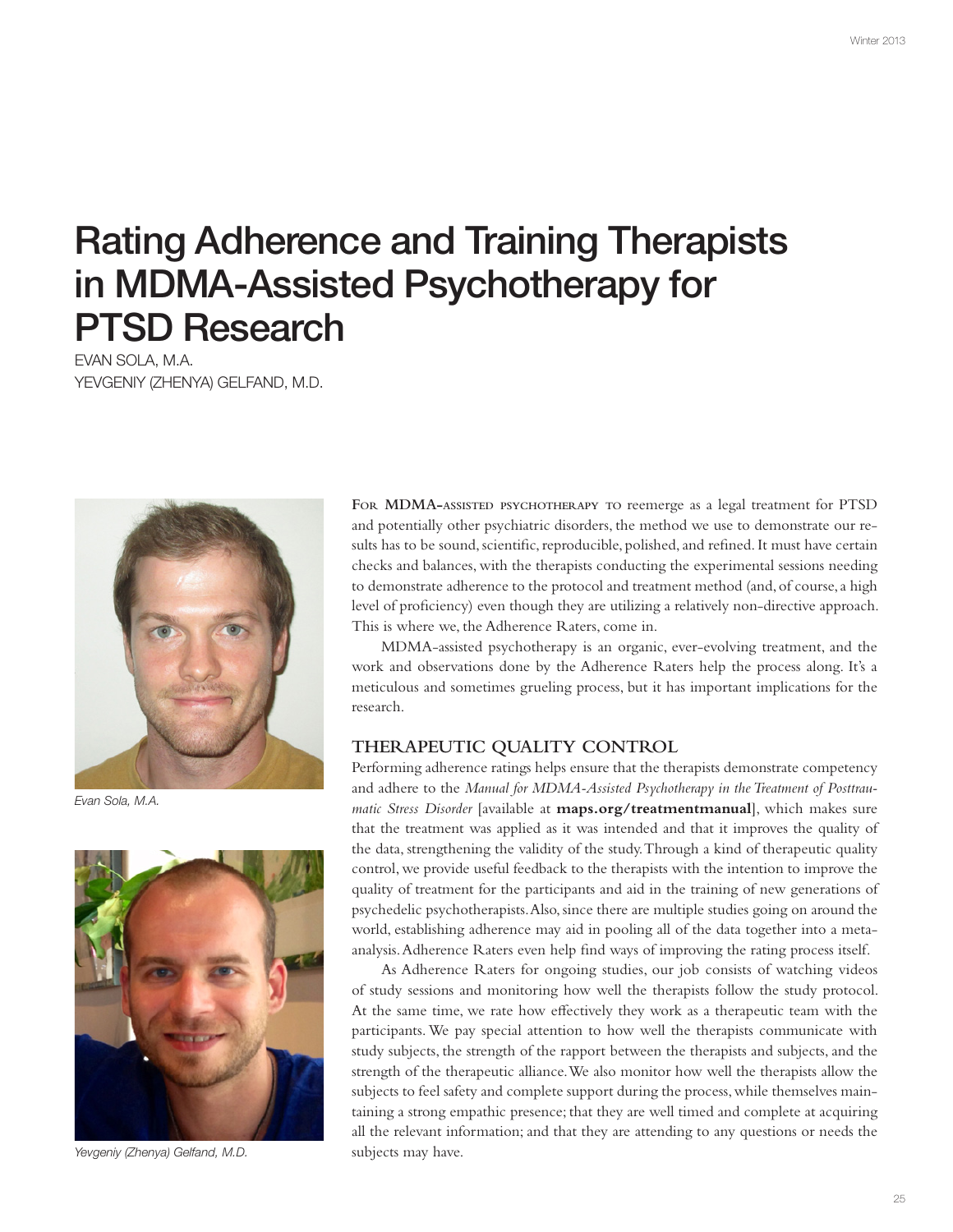The therapists need to demonstrate these qualities while utilizing a very non-directive approach at the same time. In addition, while watching the study sessions, Adherence Raters review several checklists, making sure the therapists address all of pertinent points of the protocol. Importantly, we also have to show that we have "inter-rater reliability:" that is, we have to make sure that we are consistent amongst each other, that between us we are using the same "yardstick" to measure therapist adherence.

### **BEGINNER'S MIND**

The *Therapist Adherence and Competence Rating Manual* [available at **maps.org/treatmentmanual**] has been considered a living document since its inception in the Spring of 2010, built in the general spirit of assuring quality and safety in the standard of care provided to participants in MAPS-sponsored studies. That year, Michael Mithoefer, M.D., and

his wife and co-therapist Annie Mithoefer, B.S.N., led an intensive MDMA-assisted psychotherapy training in Charleston, South Carolina, for the research team for the (later rejected) Jordanian study as well as those who became the

original four members of the Adherence Team (Ray Worthy, Blu Cohen, Zhenya Gelfand, and Evan Sola). After that first training, the Mithoefers began some initial attempts to organize their thoughts regarding what MDMA-assisted psychotherapy should look like. These meetings became the first Adherence Rater trainings.

The initial outline of Adherence Items echoed major ideas set forth in the *Treatment Manual*, with theoretical scaffolding largely generated from the work of Stan Grof. Already inherent in this document when the original team of raters coalesced was the notion of an "inner healing intelligence," and the importance of a non-directive approach to engaging participants. The core of this work, from the beginning, seemed to be about allowing the "inner healer" to do its work by setting up a safe environment, and then simply staying out of the way. The idea is that the drug will catalyze the emergence of this inner intelligence, and the role of the therapists is to actively watch and listen, ready to engage the participant when needed, otherwise poised in reverie. This philosophical base, as well as the protection of a therapeutic approach that can allow participants to maximize their sense of safety and support before entering into narratives and states of awareness that might feel unsafe, has remained the common denominator between the many (often shifting) Adherence Items.

The *Adherence Manual* further emphasizes the importance of bringing the insights that are revealed in experimental sessions into the everyday lives of participants. The important work of revisiting the path that had been cleared by MDMAassisted psychotherapy, later experienced from an ordinary state of consciousness, is what therapists call *integration*. Integration is a concept referenced often in the entheogenic (psychedelic) community, but usually with little elaboration on what exactly it entails; thus the Adherence Team has been faced with the challenge of bringing form to something that is amorphous, and yet hugely important. We have tried to provide a standard that is comprehensive and available for others in the field, as well as for curious explorers in the lay community. The importance of integration sessions is clear in the therapeutic protocol: for every one experimental session, participants receive three integration sessions. Other work focusing on mind-body integration is suggested for use in between MDMA-assisted psychotherapy sessions, including ongoing, long-term psychotherapy with an alternate therapist.

As Adherence Raters, we consciously strive to maintain the attitude known as "beginner's mind." We hope to bring this attitude of openness both to the therapeutic approach

> for which we provide feedback and to our regular amendments to the *Adherence Manual.* In introductory and experimental sessions, Dr. Mithoefer has often helped facilitate this attitude by reminding participants of the importance of allowing a process that shifts, and

exemplifying an attitude of availability to whatever emerges, including feelings of being stuck and discomfort. This approach is an integral part of MDMA-assisted psychotherapy that has inspired the Adherence Team to stay open to what we notice and are inspired by in the therapy. We keep our eyes and ears open to what heals; and to what opens dialogue, intimacy, and catharsis.

# **TRAINING A NEW GENERATION OF RESEARCHERS AND THERAPISTS**

The importance of training the next generation of Adherence Raters with this attitude is apparent in how many revisions we made to the Adherence Items after each of our recent trainings in Boulder and San Francisco. Each new group trained brings a slightly new perspective on how we might improve or reconceptualize our work. Adherence Raters are trained to become critical of the therapy MAPS-sponsored researchers provide, and not simply to follow an already established protocol.

The training of the next wave of raters is a major priority for Adherence Raters, since we will require many new teams in order to meet the rating needs of Phase 3 MDMA-assisted psychotherapy for PTSD studies. Phase 3 will be conducted in multisite fashion—many sites consisting of multiple studies with different therapist configurations. Hopefully, this gives a sense of the need for a multitude of trainees, as well as a sense of the expansion of this research, and the growing number of participants in the experimental therapy.

Due to the level of success and impact MAPS' MDMAassisted psychotherapy has had in previous studies and on the broader culture, we decided it was important to maintain a high level of training. We require a standard for Adherence Rater

*We keep our eyes and ears open to what heals; and to what opens dialogue, intimacy, and catharsis.*